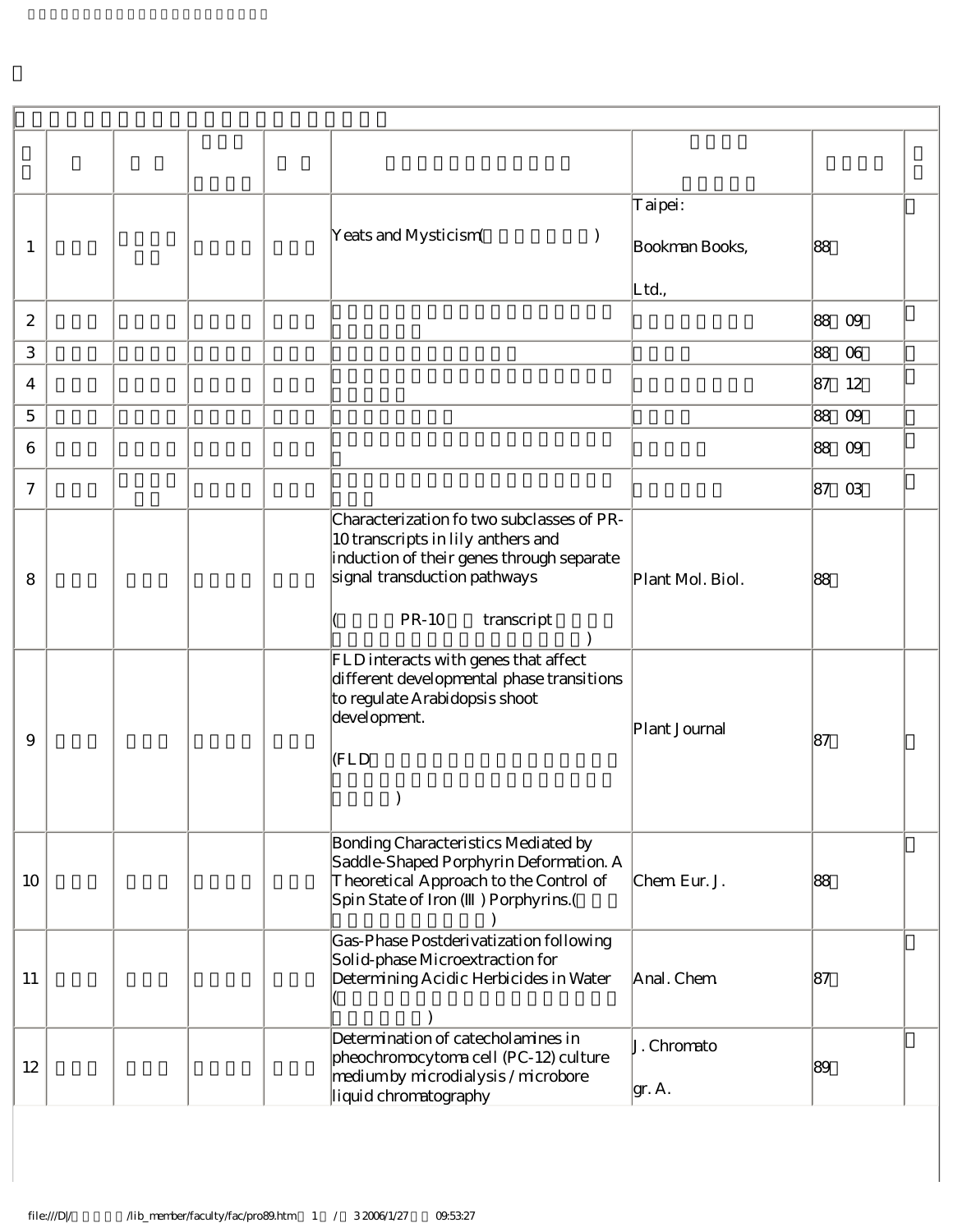|    | Thermoelasticity of Multilayered                                                                                                                    | Journal of                                                          |                     |  |
|----|-----------------------------------------------------------------------------------------------------------------------------------------------------|---------------------------------------------------------------------|---------------------|--|
| 13 | Cylinders                                                                                                                                           | Thermal                                                             | 88                  |  |
|    |                                                                                                                                                     | Stresses                                                            |                     |  |
| 14 | The Effects of Quenched Disorder on the<br>Chaotic Diffusion for Simple Maps(                                                                       | International Journal of<br>Modern Physics B                        | 88                  |  |
|    |                                                                                                                                                     | J. of the                                                           |                     |  |
| 15 | Effect of Surface Roughness on Low<br>Sliding Friction for Lubricated and Dry<br>Surfaces with Elastic Contact(                                     | Chinese<br>Society of                                               | 86<br>08            |  |
|    |                                                                                                                                                     | Mechanical                                                          |                     |  |
|    |                                                                                                                                                     | Engineering                                                         |                     |  |
| 16 | A Numerical model of ground deformation<br>induced by single well pumping                                                                           | Computers and<br>Geotechnics                                        | 87<br>07            |  |
| 17 | The Effect of Variable the Permeability<br>on Wave-Induced Seaded Response(                                                                         | Ocean Engineering                                                   | 86<br>07            |  |
| 18 | Novel group-based spreading code<br>protocol: hierarchy schedule sensing<br>protocol for CDMA wireless networks(                                    | IEE Proceedings-<br>Communications                                  | 88<br>02            |  |
| 19 | Rheological studies on gelling behavior of<br>soy protein isolates(                                                                                 | Journal of Food Science                                             | 88<br>01/02         |  |
| 20 | An Isotherm Model Describing Concave-<br>down Scatchard Curve for Heterogeneous  Journal of Chemical<br>Affinity Adsorption(<br>Scatchard           | Technology and<br>Biotechnology                                     | 86<br><sup>11</sup> |  |
| 21 | Acetone Transport in Poly (Ethylene<br>Terephthalate)(<br>PET                                                                                       | J. Appl. Phys. (Impact<br>Factor: 1.630, Field:<br>Physics-applied) | 86                  |  |
| 22 | Pharmacokinetic and depletion studies of<br>sarafloxacin after oral administraiton to<br>eel (Anguilla anguilla)(<br>Saraflozacin                   | The Journal of<br>Veterinary Medical<br>Science                     | 88 05               |  |
| 23 | Virus antigen expression and alterations<br>in peripheral blood mononuclear cells<br>sobpopulations after classical swine fever<br>virus infection( | Veterinary<br>Microbiology                                          | 88                  |  |
| 24 |                                                                                                                                                     |                                                                     | 88<br>09            |  |
| 25 |                                                                                                                                                     |                                                                     | 88<br>- 10          |  |

J.